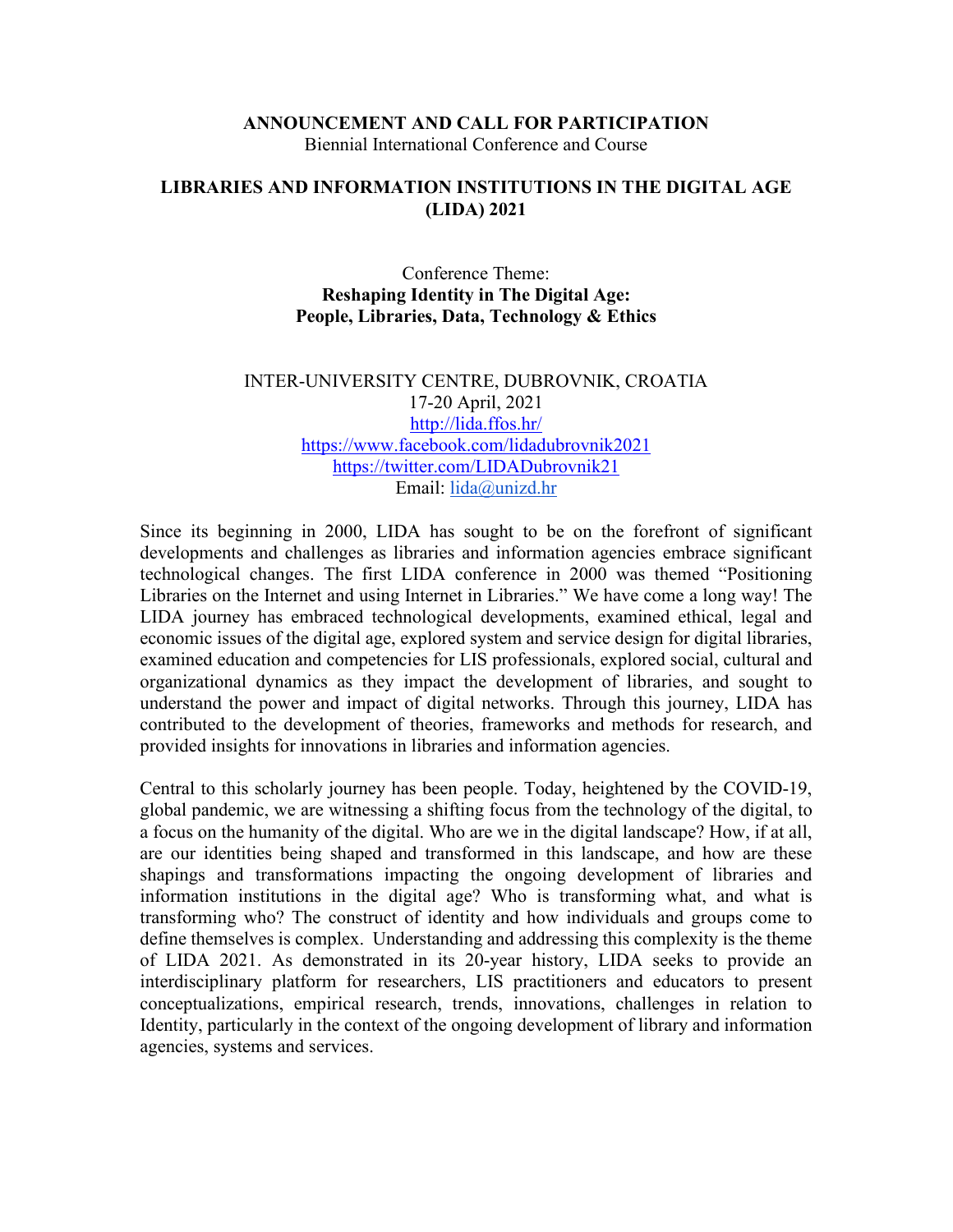Note that LIDA conference is scheduled to be held at the Inter-University Center in Dubrovnik, Croatia, April 17 to 20, 2021. We recognize that the COVID-19 situation is very uncertain at this time. If, in the event of the COVID-19 pandemic continuing such that an on-ground conference cannot take place safely, the LIDA organizers will decide well before April 2021 to move to a virtual conference.

# **LIDA 2020 Contributions**

Papers, panels, workshops and posters (types described below) are invited covering the following, and related, topics with regard to libraries, archives, museums, and other information institutions. Submissions are invited that address the overarching topics:

- 2021 vision for libraries in the digital age: What is the identity and role of libraries in the digital age?
- Factors shaping and transforming identity in the digital age
- Understanding people's information needs, seeking and use in the context of digital environments and digital services
- Identity, culture, and communication in digital environments
- $\bullet$  Identity, community, and belonging the role of libraries
- Identity, agency and activism, social justice and social inclusion
- Social justice responsibilities, research and roles
- Social justice perspectives
- Identity, difference and diversity: system and service design
- Digital inclusion and access
- Digital policies, politics and power
- Intellectual freedom and censorship
- Ethics
- Digital environments and the construction and control of identity
- How are identities controlled by the digital environment?
- LIS profession
- Education and training, reference
- Changes and innovation in services, resources and systems
- Evidence-based practices for libraries in times of COVID-19
- Approaches to health and wellness during and in post-pandemic libraries and information agencies
- Role and sustainable development of libraries and information agencies during times of crisis and conflict
- Digital wellbeing and digital safety
- Protection of digital lives: topics around privacy, digital issues such as cyberbullying, digital harassment, phishing, identity theft and role of libraries
- Heritage, digitization and preservation of resources of and for diverse groups
- Investigating digital networks and network analysis
- Subcultures and marginalized identities
- Innovative approaches to methods, measurement and evaluation: social network analysis, interpretivist methods, altmetrics, data analytics, and visualizations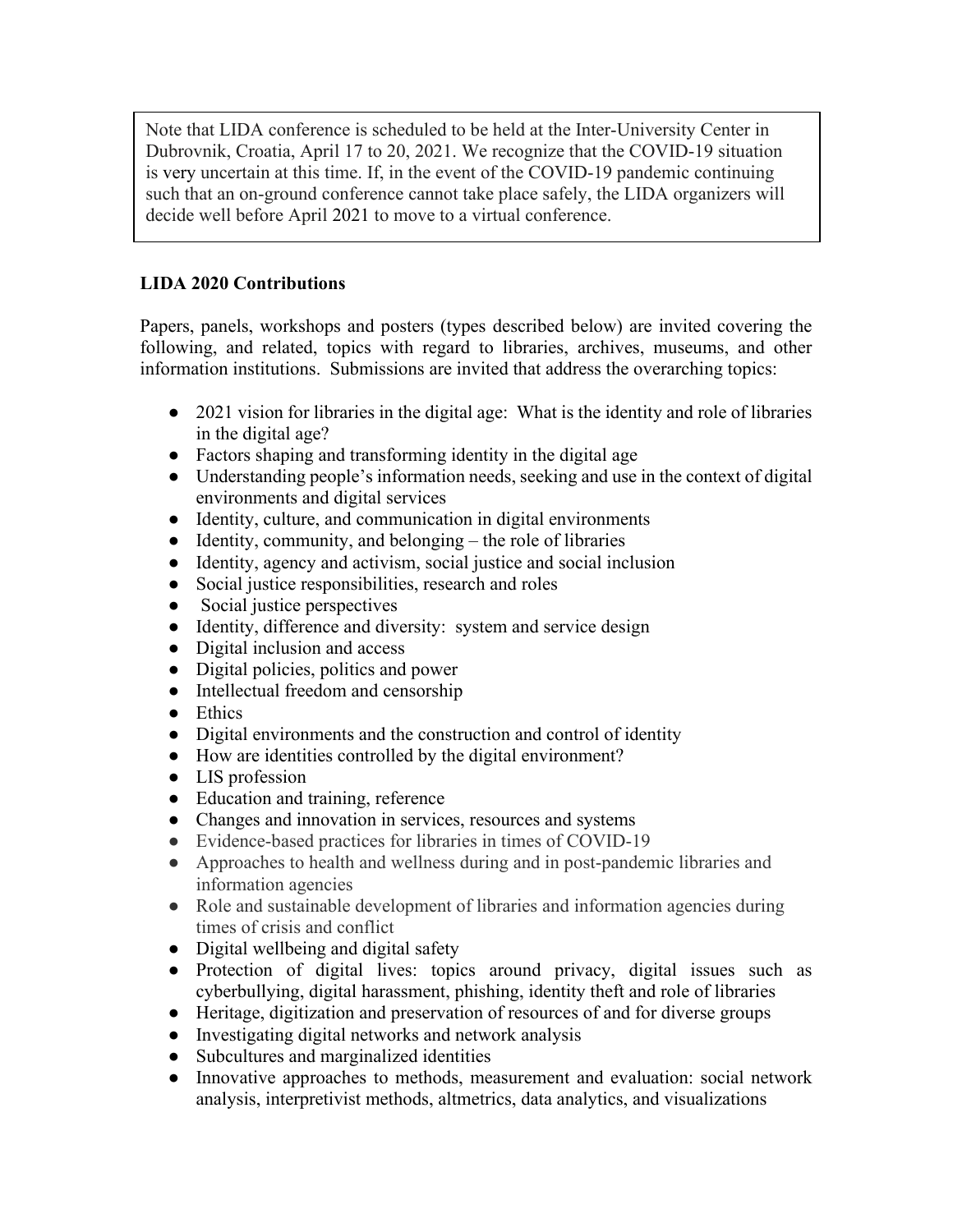- Scholarly identity, academic social media sites, roles for libraries
- Thinking ahead out-of-the box: promises and pitfalls of libraries and identity

# **Types of Contributions Invited**

- 1. **Papers:** up to 20 minute presentations on scholarly research, practical advances, best practices, and educational projects. Both completed research and early work/preliminary results are invited. Submit 1,500 word abstract, plus references by 1 November 2020.
- **2. Panels:** up to 90 minute sessions that will be interactive and offer different perspectives and approaches to a specific topic. Authors must propose the format and invite up to five panelists (including the moderator). Submit 750 word abstract, plus references by 1 November 2020.
- 3. **Workshops:** up to 90 minute sessions that will be tutorial and educational in nature, and are intended to foster interactive discussions for attendees who share common interest. Submit 750 word abstract, plus references by 1 November 2020.
- 4. **Posters:** short graphic presentations that will be presented in a special Minute Madness session. Awards will be given for Best Poster. Submit 750 word abstract, plus references by 1 November 2020.
- 5. **Ph.D. Forum:** short presentations by doctoral students, particularly as related to their dissertation. The Ph.D. Forum provides doctoral students the opportunity to present their work to senior faculty in relatively informal setting and to receive feedback on their dissertation by a panel of international educators. Submit 750 word abstract, plus references by 1 November 2020.
- 6. **Student Showcase:** short presentations by undergraduate and graduate students, related to their academic research, practical projects, etc. The showcase will provide students with opportunity to get feedback on their work in informal setting and advice on how to develop their work further and get published**.** LIDA 2021 Outstanding Student Award will be given for best presentations in this section. Submit 750 word abstract, plus references by 1 November 2020.

**Important**: All proposal will be refereed in a double-blind process and MUST follow formal LIDA guidelines available at LIDA 2021 website [\(http://lida.ffos.hr/submissions/\)](http://lida.ffos.hr/submissions/). Proposals will not go forward for review if templates are not used. The conference language is English and all work should be in English, original and not previously presented or published. Submission of proposals/extended abstracts should be made using the EasyChair submission system [\(https://easychair.org/conferences/?conf=lida2020\)](https://easychair.org/conferences/?conf=lida2020)

Authors can chose to participate in the conference only with the presentation OR both to present their work and submit a full-text manuscript. In both cases, at least one author must be registered and present at the conference.

All authors are invited to submit a full-text manuscript of their paper presented at the LIDA conference to be considered for publication in the peer-reviewed scholarly journal *Education for Information* [\(https://www.iospress.nl/journal/education-for-information/\)](https://www.iospress.nl/journal/education-for-information/).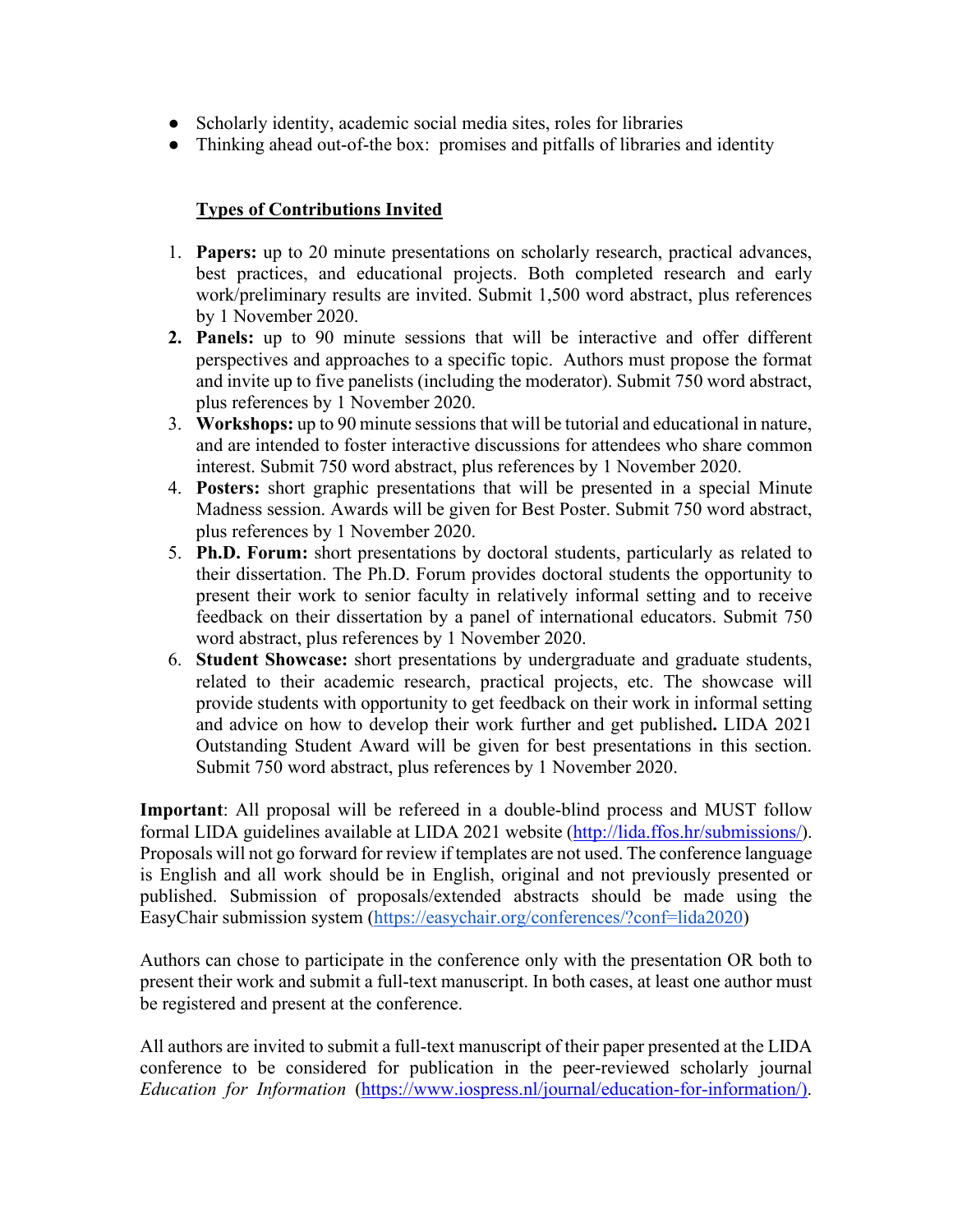*Education for Information* (EFI) welcomes a broad perspective on issues related to the information and communication discipline and is indexed in Cambridge Scientific Abstracts, EBSCO, ERIC, Scopus, Web of Science: Emerging Sources Citation Index etc. EFI publishes full-length articles (5000-8000 words of text excluding the references) and short articles (1000-1500 words of text excluding references), and LIDA authors are invited to submit papers in any of these two categories. Submission guidelines for *EFI* are available here: <http://www.iospress.nl/journal/education-for-information/?tab=submission-of-manuscripts>. Important: Authors should indicate in their cover letter that their manuscript is a full-text paper of their presentation given at LIDA 2021. Submissions will be subject to a double blind review process and should be submitted via the journal's online system. Further queries regarding publication of LIDA 2021 papers in *Education for Information* can be addressed to Tatjana Aparac-Jelušić (aparac{at}gmail.com) and Drahomira Cupar (drahomira.cupar{at}gmail.com), EFI guest-editors.

### **Deadlines:**

Submission of proposals to LIDA 2021 (extended abstracts): 1 November 2020 Notification of acceptance: 15 December 2020 Submission of full-text manuscripts for consideration for publication in *Education for Information* (EFI): 1 April 2021 (OPTIONAL) Notification of acceptance of full-text manuscripts for publication in *EFI*: 15 June 2021 Submission of final versions of full-text manuscripts for *EFI*: 1 September 2021 Publication of peer reviewed conference papers in *EFI*: December 2021

### **Sponsors - Invitation to institutions**

Libraries, information agencies, professional organizations, publishers, and service providers are invited to consider participation at LIDA by providing a demonstration, workshop, or exhibit about their products, services or advances, or by presenting a paper or poster about their activities, as related to the two themes. Sponsorship of an event is also invited. Institutions can benefit as well: we will provide course materials to participants so that they can communicate and transfer topics of interest to their institution. Contact us through the LIDA email ( $\text{lida}(\partial \text{unizd} \cdot \text{hr})$  for more information on sponsorships.

### **Conference contact information**

#### **Conference co-directors:**

| Drahomira Cupar, Ph.D.                                                 | Ross J. Todd, Ph.D.                                                |
|------------------------------------------------------------------------|--------------------------------------------------------------------|
| Department of Information Science                                      | School of Communication and Information                            |
| University of Zadar, Croatia                                           | Rutgers University, USA                                            |
| drahomira.cupar@gmail.com                                              | rtodd@rutgers.edu                                                  |
| Sanjica Faletar Tanacković, Ph.D.<br>Department of Information Science | Marie L. Radford, Ph.D.<br>School of Communication and Information |
| University of Osijek, Croatia                                          | Rutgers University, USA                                            |
| sfaletar@ffos.hr                                                       | mradford@rutgers.edu                                               |
|                                                                        |                                                                    |